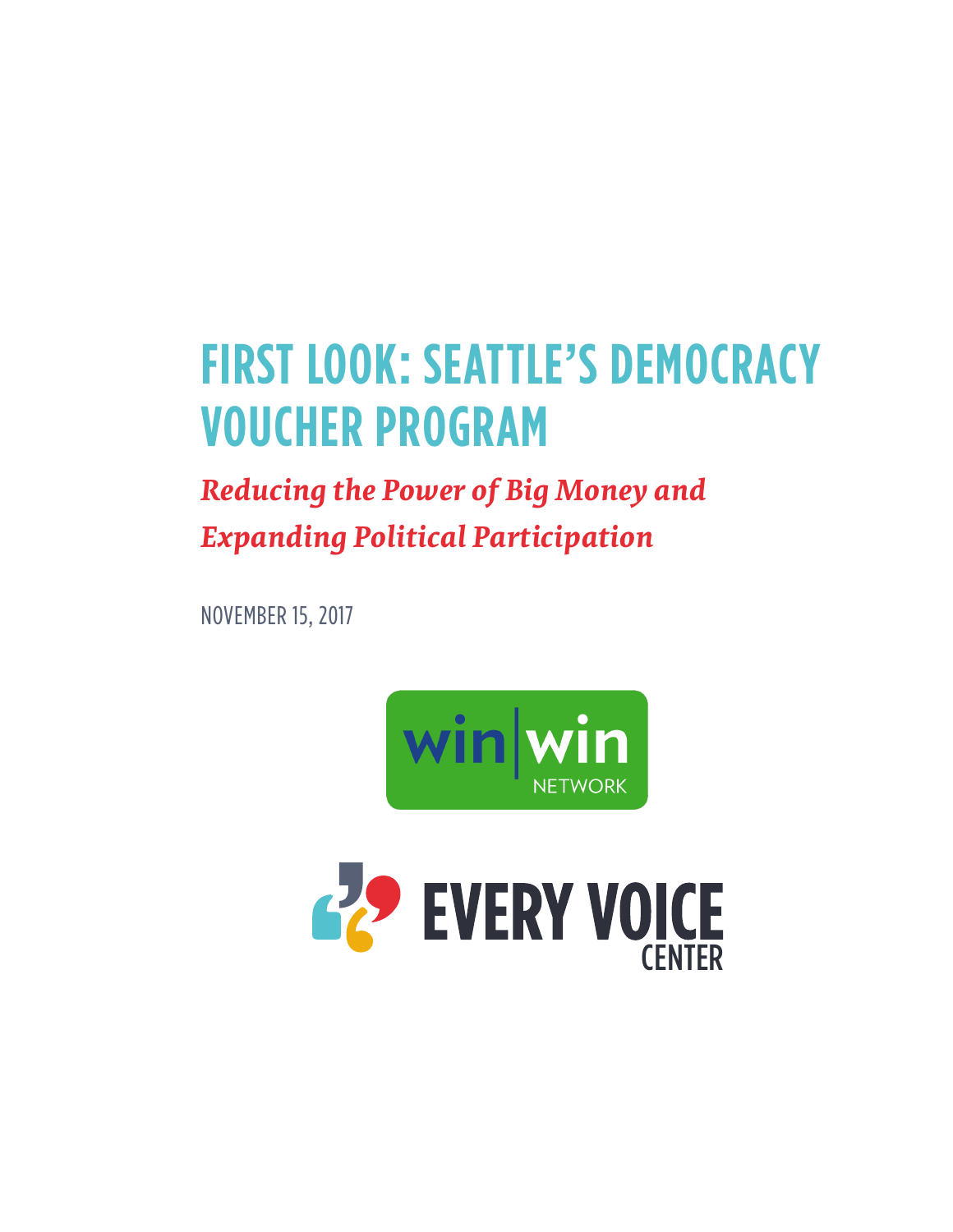# **SEATTLE'S DEMOCRACY VOUCHERS REDUCE THE POWER OF BIG MONEY AND INCREASE POLITICAL PARTICIPATION**

*Seattle's new Democracy Voucher Program is reducing the power of big money and giving everyday people a bigger voice in local elections, according to initial analysis of the system in this year's municipal elections by the Seattle-based Win/Win Network and national money-in-politics reform group Every Voice Center.*

In 2015, Seattle voters overwhelmingly approved the Honest Elections Seattle ballot initiative by a 63 percent to 37 percent vote to create the first-in-the-nation Democracy Voucher Program. In 2017, the program went into effect for the first time, distributing four \$25 Democracy Vouchers to every Seattle resident for use in two at-large city council races and the contest for city attorney. The program will expand to other races including the race for mayor in future election cycles.

To qualify to spend the vouchers, candidates agreed to only accept small donations of \$250 or less, raise a threshold number of small contributions, gather signatures, and agree to limit their campaign spending. Use of the program was widespread in 2017, with 13 out of the 17 candidates in the primary election agreeing to participate, and six of them meeting the qualification requirements to redeem the vouchers. Five out of the six contestants in these races who advanced to the general election ran using Democracy Vouchers.

As the following analysis details, Seattle's Democracy Voucher Program is achieving its intended goals by generating historic numbers of new and small donors, diversifying the makeup of campaign supporters to better reflect the people of Seattle, and limiting the reliance on big money in local elections.

### Using data currently available, our initial analysis of the 2017 election surfaced these key findings:

- **•**  At least 25,000 Seattle residents—a historic number—participated as campaign donors in this election cycle, three times the roughly 8,200 residents who donated to candidates in 2013.
- **•**  As of publication, more than 18,000 Seattle residents gave nearly 70,000 Democracy Vouchers to 2017 candidates, and more Democracy Vouchers are likely to be received before the December 1 deadline.
- **•**  An estimated 84 percent of this election cycle's Seattle donors were new donors—about 20,900 individuals who had not contributed to city candidates in the 2015 or 2013 cycles. Among these new donors, 71 percent were voucher donors.
- **•**  Contrasting voucher donors to city council and city attorney candidates with cash donors to mayoral candidates in 2017, Democracy Voucher donors better reflected Seattle's population including young people, women, people of color, and less affluent residents.
- **•**  Candidates in races eligible for Democracy Vouchers relied less on big money. Instead, 87 percent of the support for their campaigns came from small donations of \$250 or less and Democracy Vouchers. By contrast, small donations accounted for just 48 percent of the money backing candidates for city council and city attorney in the 2013 elections.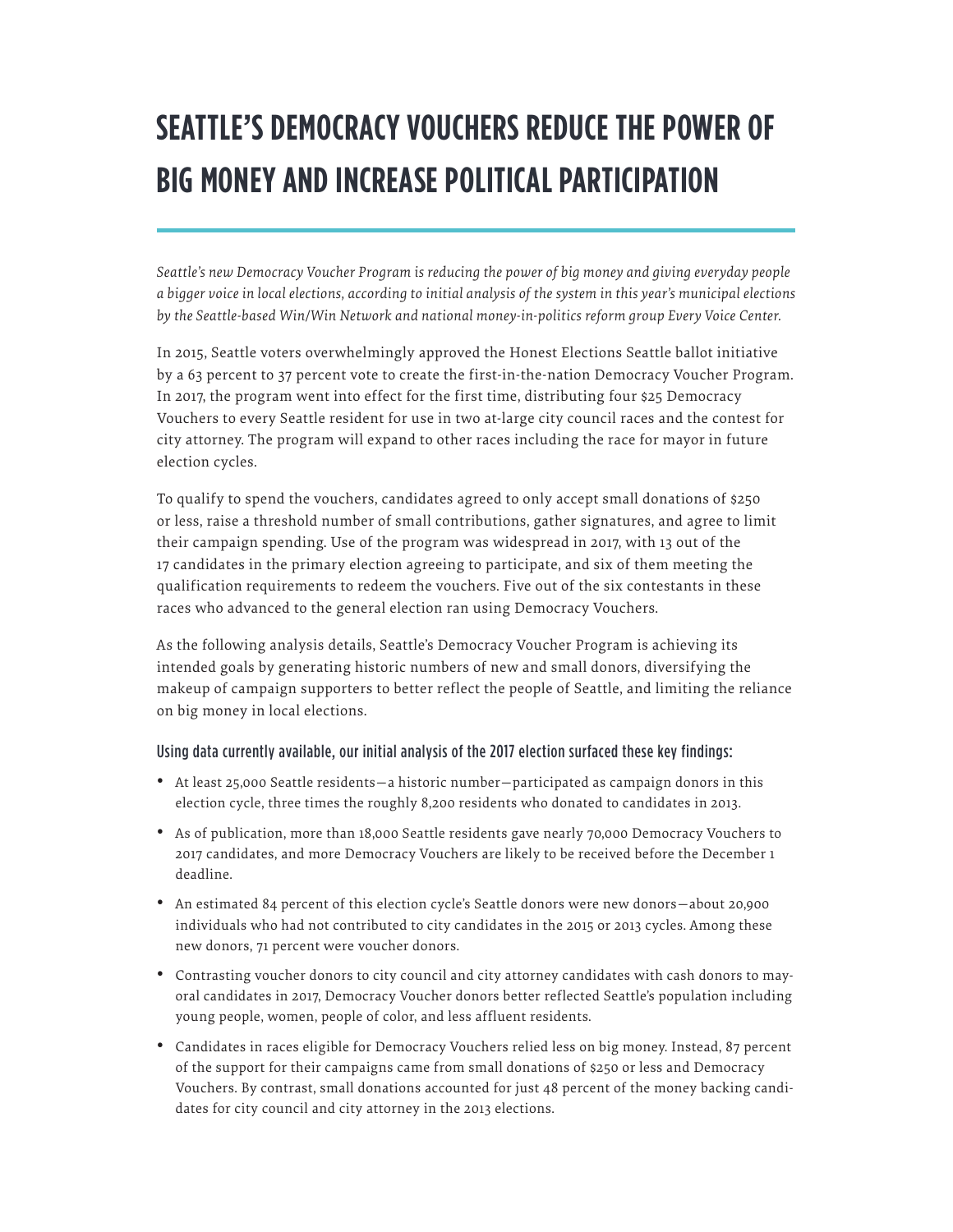# **ENSURING EVERYDAY PEOPLE HAVE A BIGGER VOICE IN SEATTLE ELECTIONS**

In its first outing, the Democracy Voucher Program generated historic levels of new and small donors and made measurable strides towards altering the pool of donors to be more reflective of the city's population as a whole.

At least 25,000 Seattle residents—a historic number—participated as campaign donors in this election cycle, three times the roughly 8,200 residents who donated to candidates in 2013 before Democracy Vouchers were in place. By comparison, candidates for six 2013 races including for mayor, city attorney, and city council ran with donations from fewer donors than the 2017 candidates in just four citywide races. As of publication, more than 18,000 Seattle residents gave nearly 70,000 Democracy Vouchers to 2017 candidates, and more Democracy Vouchers are likely to be received before the December 1 deadline.

**"G"** At least 25,000 Seattle residents—a historic number participated as campaign donors in this election cycle, three times the roughly 8,200 residents who donated to candidates in 2013.<sup>77</sup>

Incredibly, we estimate 84 percent of this cycle's Seattle donors were new donors—about 20,900 individuals who had not contributed to city candidates in the 2015 or 2013 cycles. Among these new donors, 71 percent were voucher donors.

One of those first-time donors, Gina Owens told the Seattle Times, "my income has never been the highest in Seattle, so I always had a problem using my finances for campaigns, when I have to take care of home." Now

# Cash Donors to Mayoral Race Voucher Donors

Figure 1. Donors to 2017 Citywide Candidates

because of the Democracy Voucher Program she says, "People like me can contribute in ways that we never have before. We can participate in ways that big money always has."1

Based on an early analysis of available donor data on November 6,<sup>2</sup> the Democracy Voucher Program diversified the makeup of campaign funders in a city where past elections have been funded disproportionately by rich, white donors.3 In a comparison of roughly 17,000 voucher donors and 6,000 donors to mayoral candidates in 2017 (who were not eligible to use vouchers in this first phase of the program), Democracy Voucher donors better

1 Gene Balk, "Do Seattle's democracy vouchers work? New analysis says yes," Seattle Times, October 13, 2017, accessed November 11, 2017, https://www.seattletimes.com/seattle-news/data/do-seattles-democracy-vouchers-work-new-analysis-says-yes/

2 Data available for the analyses in this report include vouchers received through November 2 and private donations made through November 6, 2017 and were provided by the Seattle Ethics and Elections Commission.

3 Alan Durning, "Who Funds Seattle Candidates? Rich, white people with view homes." Sightline Institute, July 21, 2015, http://www. sightline.org/research\_item/who-funds-seattles-political-candidates/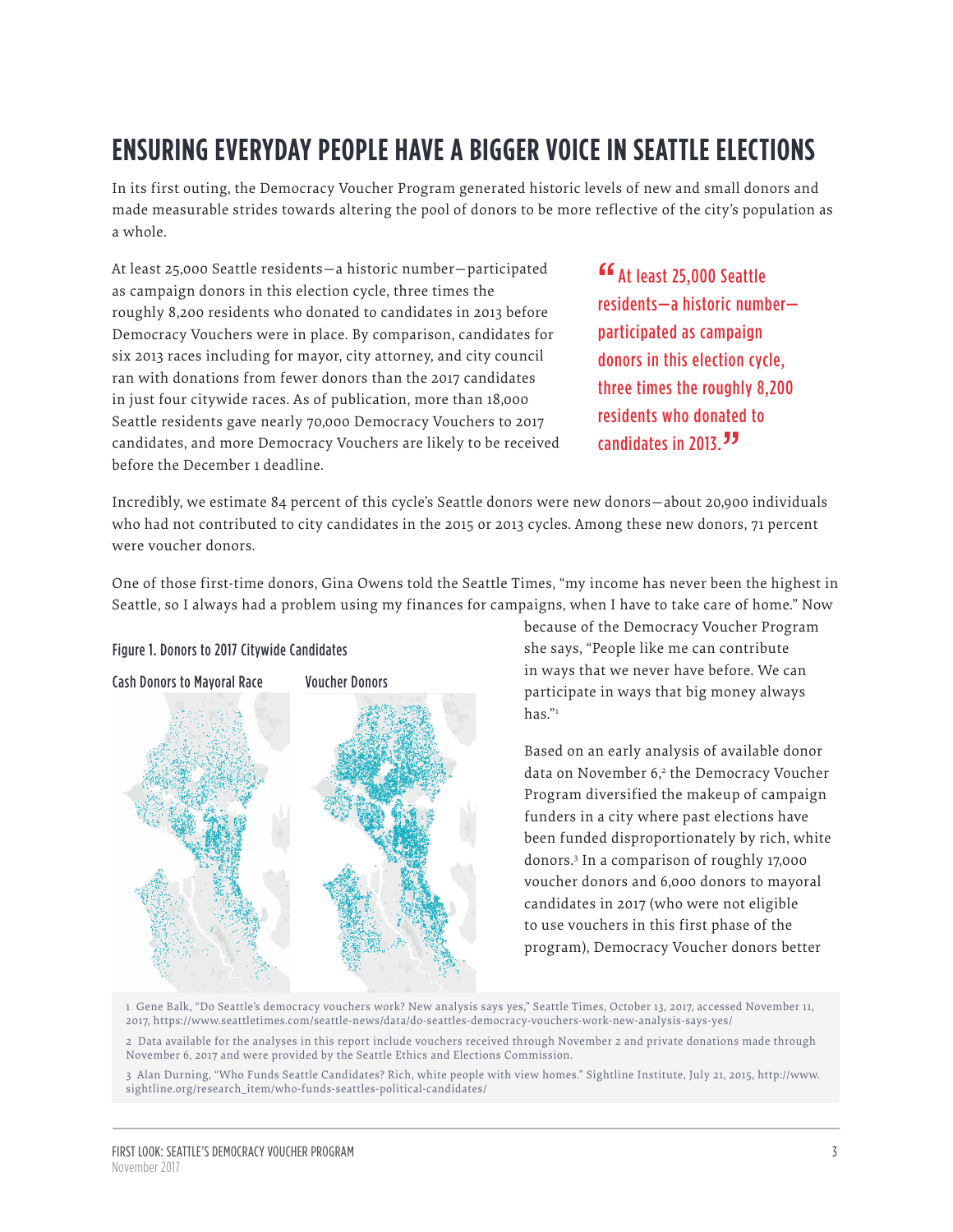

### Figure 2. Young People (18 to 35) Contribute More in Voucher Races  $\qquad$  Figure 3. Women Contribute More in Voucher Races



### Figure 3. Women Contribute More in Voucher Races

reflected Seattle's population of young people, women, people of color, and less affluent residents.4

Among voucher donors, the share of funds from young people (aged 18 to 35) was 27 percent, three times greater than the 9 percent share found in the mayoral pool of cash donors and closer to the age group's representation among registered voters of 35 percent. (Figure 2) Women contributed the majority of voucher money when, by contrast, women were underrepresented as donors to mayoral candidates—making up

### Figure 4. Contributions from Lower Income Communities



less than half the cash in that race even though they account for more than half of registered voters in Seattle. (Figure 3)

Lower income communities and communities of color also saw a rise in representation among voucher donors compared to cash donors to the mayoral race. Neighborhoods with household incomes below the city median<sup>5</sup> saw a 44 percent improvement in the share of their giving among voucher donors, compared to their share of mayoral cash. Figure 4, with total donation amounts from each of these lower income neighborhoods to mayoral candidates, shows low amounts of giving throughout most the city, while the same map for voucher donors shows an overall increase in giving that is dispersed across the city.

4 For analyses based on age and sex, individuals were matched in Catalist to voter file data, sourced from the Washington Secretary of State. For analyses based on race and income, individuals were geocoded to Census block groups and the demographic information available for their neighborhoods.

5 Household median income is \$80,000 according to Gene Balk, "\$80,000 median: Income gain in Seattle far outpaces other cities," Seattle Times, September 15, 2016, accessed November 15, 2017, https://www.seattletimes.com/seattle-news/data/80000-median-wageincome-gain-in-seattle-far-outpaces-other-cities/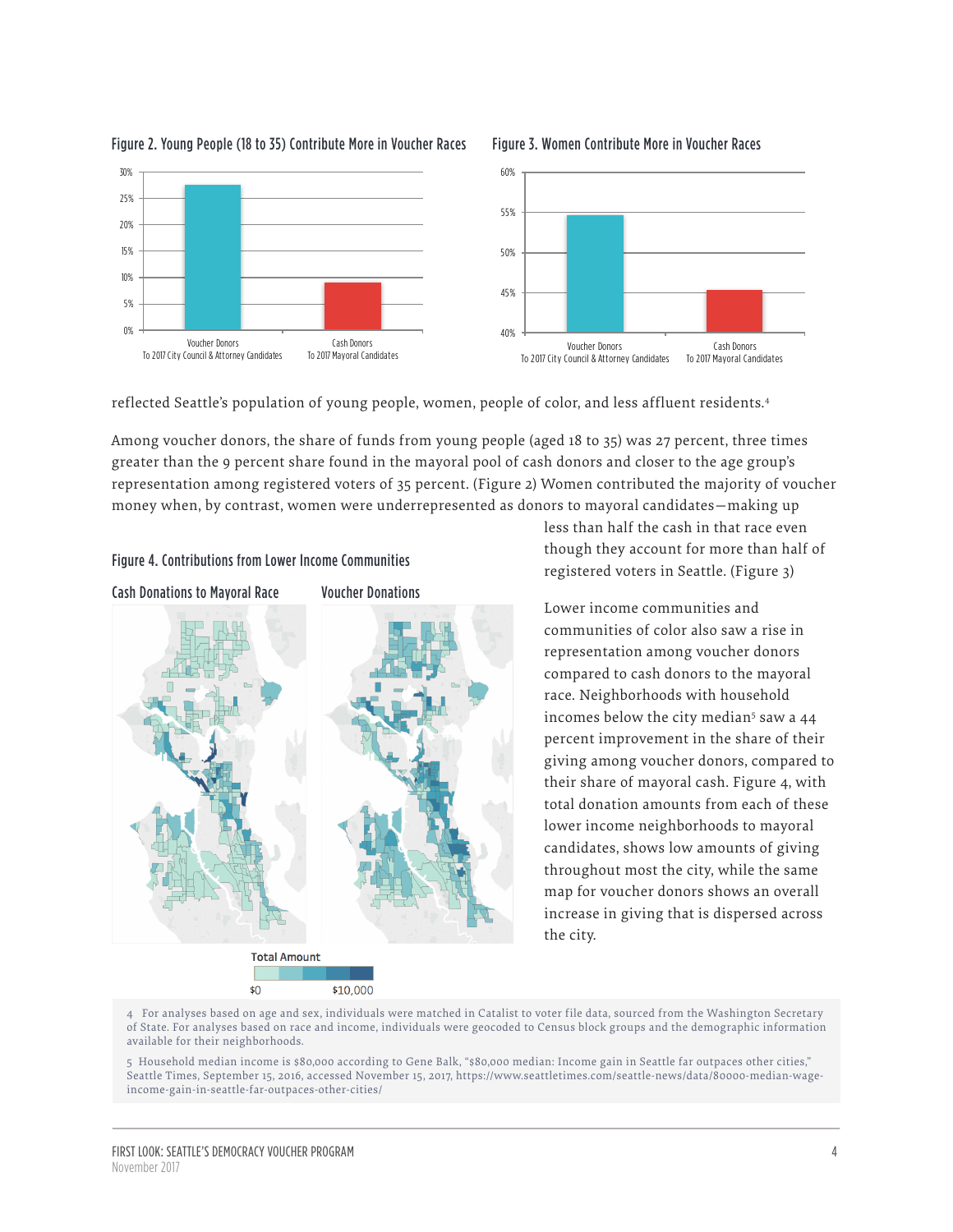

Figure 5. Contributions from Neighborhoods Where People of Color Are the Majority

Neighborhoods where people of color are the majority saw a 46 percent improvement in their share of giving among voucher donors, compared to their share of mayoral cash. The maps showing these neighborhoods with higher racial diversity (Figure 5) tell a similar story, with just a few neighborhoods contributing high cash totals to mayoral candidates, compared to increased giving with vouchers across many of these neighborhoods.

By diversifying and expanding the pool of people that candidates rely on to fund their races, candidates were able to spend more time talking to and seeking the support of everyday people in Seattle, including marginalized communities that are typically excluded from the political process. For example, Democracy Voucher candidate Jon Grant

explained that during his campaign, "we mobilized homeless residents to use their Democracy Vouchers to expand their political agency."6

These findings show that the Democracy Voucher Program has already given everyday people a bigger voice in Seattle elections and made politicians more accountable to their constituents by ensuring candidates spent time fundraising from a wide and diverse base of people, instead of the typical white and wealthy donor base.

# **LIMITING THE POWER OF BIG MONEY**

Compared to past elections, the Democracy Voucher Program dramatically reduced the role big money played in funding candidates in the three races included in the program.

Candidates participating in the voucher system agreed to limit their cash contributions to \$250 from any individual. Non-participants could accept donations up to \$500. During the primary elections, 13 out of the 17 candidates agreed to limit their donations in order to enter the program, with six of them meeting the qualification requirements to redeem the vouchers. In November's general elections, five of the six contestants in the three races where the program was available ran using Democracy Vouchers.

<sup>6</sup> Heidi Groover, "Jon Grant Concedes, Calls on Supporters to Show Up for Head Tax," The Stranger, November 9, 2017, accessed November 11, 2017, http://www.thestranger.com/slog/2017/11/09/25555453/jon-grant-concedes-calls-on-supporters-to-show-up-forhead-tax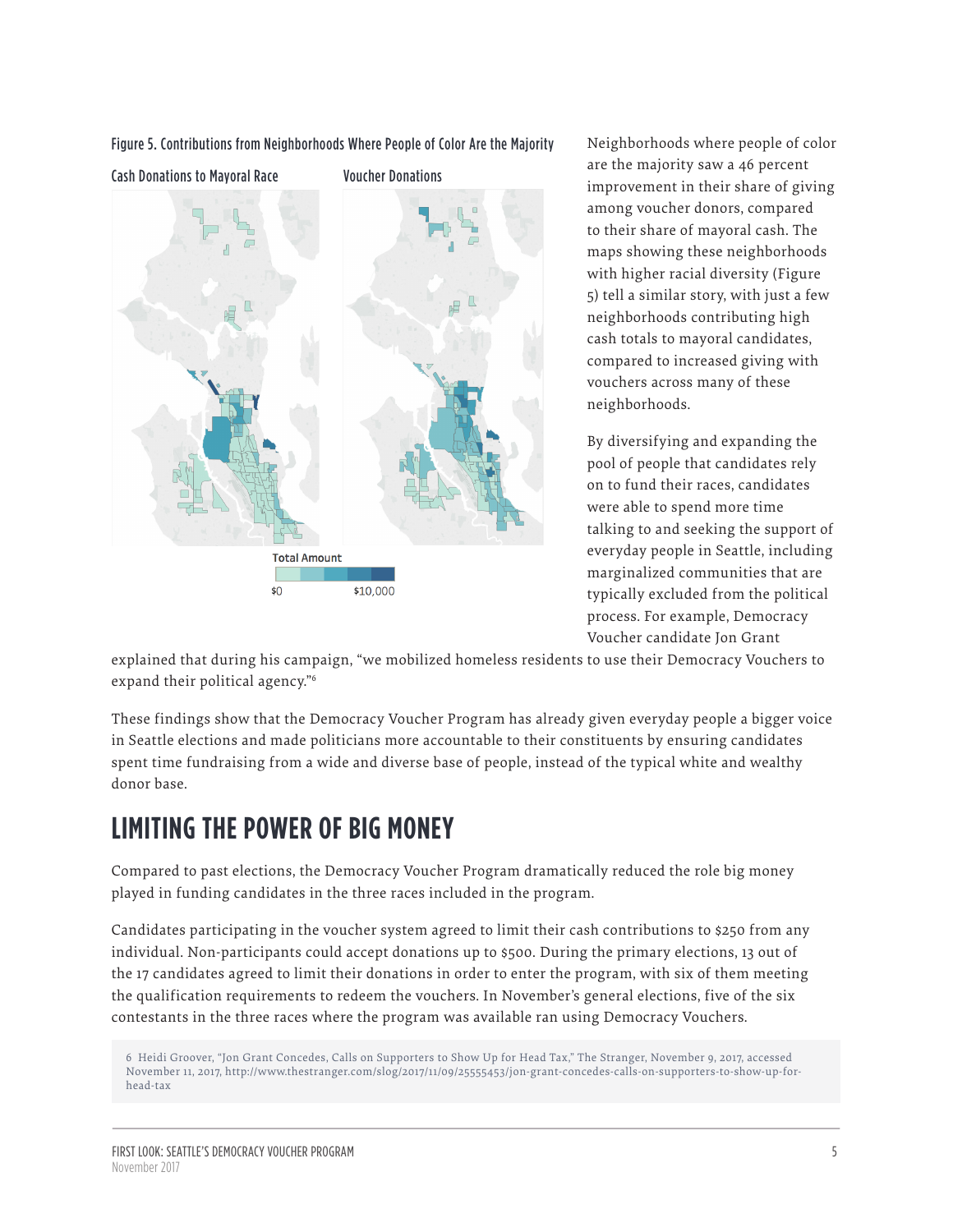Small donations of \$250 or less and Democracy Voucher donors made up 87 percent of the contributions to candidates running in the races eligible for Democracy Vouchers this year. In contrast, donations of \$250 or less accounted for just 48 percent of the money backing candidates for city council and city attorney in the 2013 elections.7 (Figure 6)

Candidates funded primarily by Democracy Vouchers won all three races. Newcomer Teresa Mosqueda raised two-thirds of her total campaign money from \$25 vouchers to win the race to fill Position 8.8 Lorena González raised 70 percent of her money from vouchers to win her re-election bid for Position 9.9 Incumbent City Attorney Pete Holmes defended against a privately-financed challenger by raising a little more than half his money from vouchers.<sup>10</sup>

By allowing candidates to run mainly with the support of small donors and Democracy Vouchers, the program breaks down the barriers for qualified candidates to run for office. Mosqueda, running for the first time, credits the Democracy Voucher Program for "making it possible" for her to run for office.11 "I'm still paying rent, I still pay student loans," Mosqueda said. "I think the intent was to try to get more folks who aren't independently wealthy who have a job like I do to be able to see themselves running for office."12

Figure 6. Reliance on Small vs. Large donors

**2013 City Council & City Attorney Candidates**



Small Donors 87%

Reducing the role of big money in city elections opens the door for a more diverse pool of candidates to run for office while keeping those candidates accountable to regular people.

7 Analyses relating to 2013 and 2015 donations relied on data downloaded from the Washington Public Disclosure Commission.

8 Seattle Ethics and Elections Commission, accessed November 11, 2017, http://web6.seattle.gov/ethics/elections/campaigns.aspx?c ycle=2017&type=campaign&IDNum=533&leftmenu=expanded

9 Seattle Ethics and Elections Commission, accessed November 11, 2017, http://web6.seattle.gov/ethics/elections/campaigns.aspx?cycl e=2017&type=campaign&IDNum=530&leftmenu=expanded

10 Seattle Ethics and Elections Commission, accessed November 11, 2017, http://web6.seattle.gov/ethics/elections/campaigns.aspx?cyc le=2017&type=campaign&IDNum=524&leftmenu=expanded

11 Jimmy Tobias, "Imagine a Campaign-Finance System That's the Opposite of Today's Dark-Money Monster: Seattle just created it," The Nation, July 26, 2017 accessed November 11, 2017, https://www.thenation.com/article/imagine-a-campaign-finance-system-thatsthe-opposite-of-todays-dark-money-nightmare/

12 "Seattle City Council hopefuls rely on democracy vouchers to help fund race," Q13 Fox News, October 13, 2017, accessed November 11, 2017, http://q13fox.com/2017/10/18/seattle-city-council-hopefuls-rely-on-democracy-vouchers-to-help-fund-race/